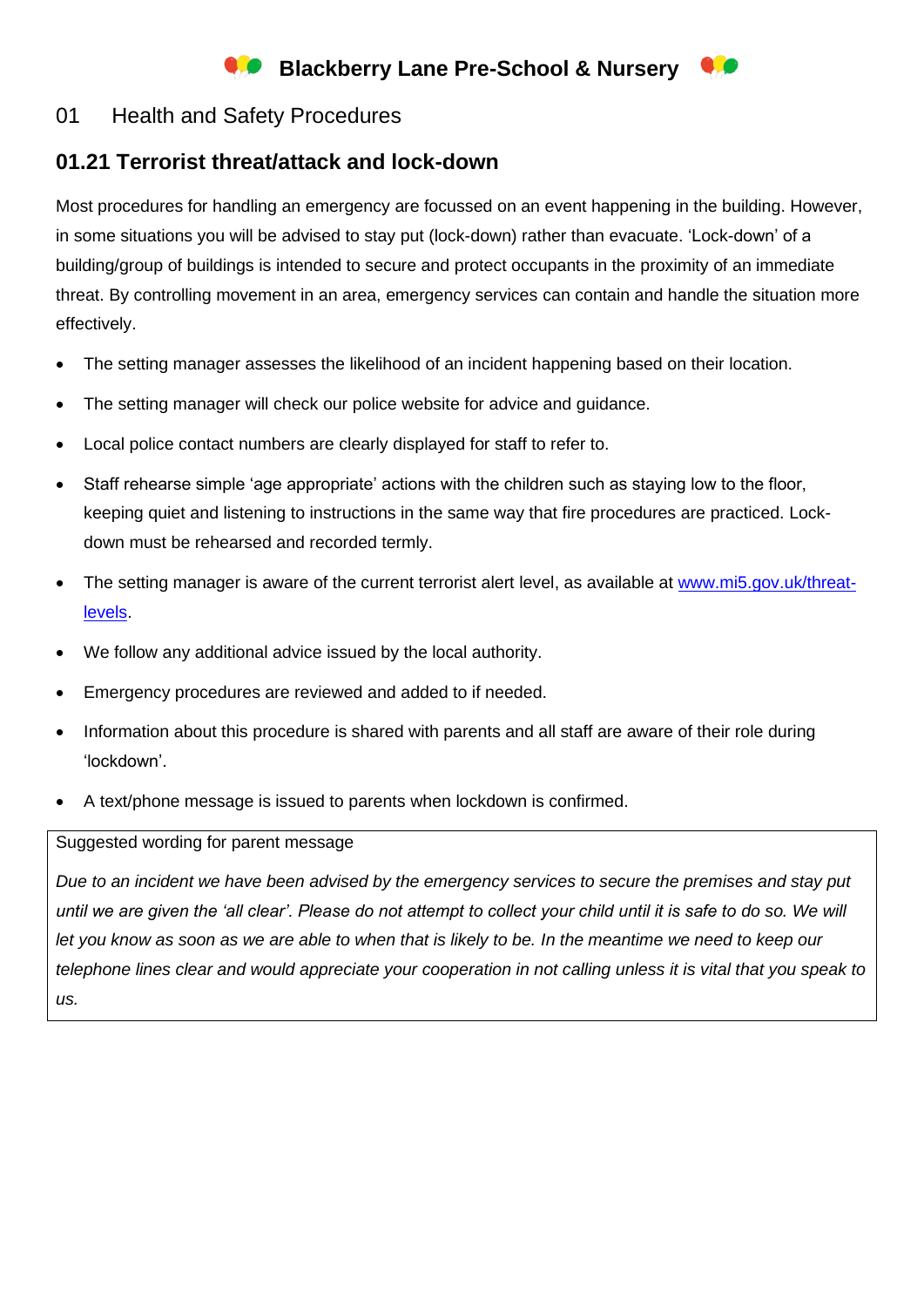#### **Lock-down procedures**

If an incident happens the setting manager acts quickly to assess the likelihood of immediate danger. In most cases the assumption will be that it is safer to stay put and place the setting into 'lockdown' until the emergency services arrive. As soon as the emergency services arrive at the scene staff comply with their instructions.

### **During 'lock-down'**

- Staff and children stay in their designated areas if it is safe to do so.
- Doors and windows are secured until further instruction is received.
- Curtains and blinds are closed where possible.
- Staff and children stay away from windows and doors.
- Children are encouraged to stay low and keep calm.
- Staff tune into a local TV or radio station for more information.
- Staff do NOT make non-essential calls on mobile phones or landlines.
- If the fire alarm is activated, staff and children remain in their designated area and await further instructions from emergency services, unless the fire is in their area. In which case, they will move to the next room/area, following usual fire procedures.

## **The door will not be opened once it has been secured until the manager is officially advised "all clear" or is certain it is emergency services at the door.**

During lockdown staff do NOT:

- travel down long corridors
- assemble in large open areas
- call 999 again unless there is immediate concern for their safety, the safety of others, or they feel they have critical information that must be passed on

### **Following lockdown:**

- Staff will cooperate with emergency services to assist in an orderly evacuation.
- Staff will ensure that they have the register and children's details.
- Staff or children who have witnessed an incident will need to tell the police what they saw. The police may require other individuals to remain available for questioning.
- In the event of an incident it is inevitable that parents will want to come to the setting and collect their children immediately. They will be discouraged from doing so, until the emergency services give the 'all clear'. Staff will be always acting on the advice of the emergency services.